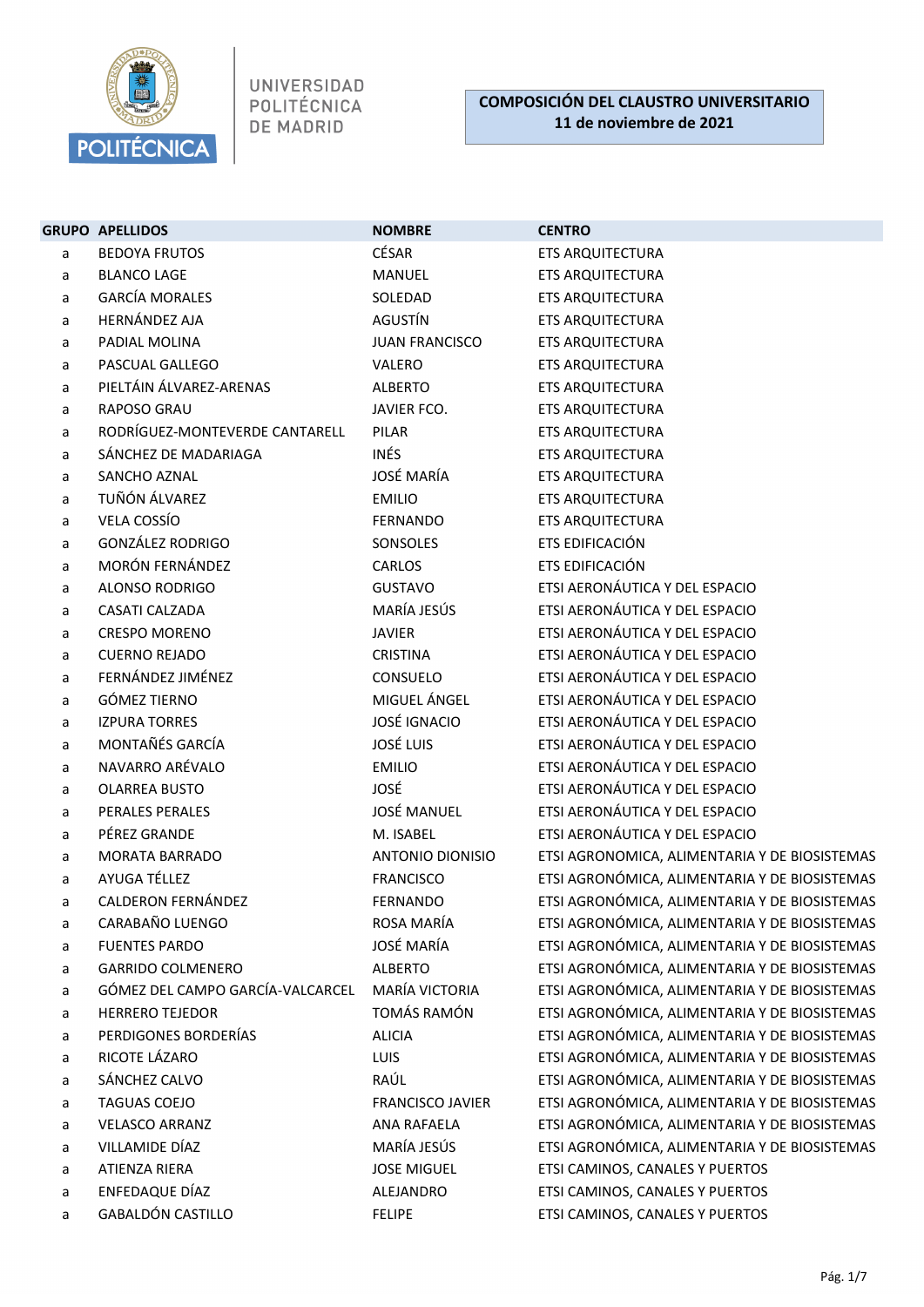

|   | <b>GRUPO APELLIDOS</b>    | <b>NOMBRE</b>           | <b>CENTRO</b>                   |
|---|---------------------------|-------------------------|---------------------------------|
| a | GÁLVEZ DÍAZ-RUBIO         | <b>FRANCISCO</b>        | ETSI CAMINOS, CANALES Y PUERTOS |
| a | GÁLVEZ RUIZ               | <b>JAIME CARLOS</b>     | ETSI CAMINOS, CANALES Y PUERTOS |
| a | <b>MARTÍN CARRASCO</b>    | <b>FRANCISCO JAVIER</b> | ETSI CAMINOS, CANALES Y PUERTOS |
| а | MONZÓN DE CÁCERES         | ANDRÉS                  | ETSI CAMINOS, CANALES Y PUERTOS |
| a | MOSQUERA FEIJOO           | <b>JUAN CARLOS</b>      | ETSI CAMINOS, CANALES Y PUERTOS |
| а | PASTOR CAÑO               | <b>JOSÉ YGNACIO</b>     | ETSI CAMINOS, CANALES Y PUERTOS |
| a | RIVAS CERVERA             | <b>MANUEL</b>           | ETSI CAMINOS, CANALES Y PUERTOS |
| a | ROMANA GARCÍA             | MANUEL                  | ETSI CAMINOS, CANALES Y PUERTOS |
| а | SÁNCHEZ FERNÁNDEZ         | JOSÉ ÁNGEL              | ETSI CAMINOS, CANALES Y PUERTOS |
| a | SORDO WARD                | ÁLVARO                  | ETSI CAMINOS, CANALES Y PUERTOS |
| a | SUÁREZ NAVARRO            | MARÍA JOSÉ              | ETSI CAMINOS, CANALES Y PUERTOS |
| а | GARCÍA SALGADO            | <b>SARA</b>             | <b>ETSI CIVIL</b>               |
| а | MÁS LÓPEZ                 | MARÍA ISABEL            | <b>ETSI CIVIL</b>               |
| a | <b>VARELA SOTO</b>        | <b>FERNANDO</b>         | <b>ETSI CIVIL</b>               |
| a | CALVO IRANZO              | <b>ROQUE</b>            | ETSI DISEÑO INDUSTRIAL          |
| a | <b>COLON HERNANDEZ</b>    | <b>CRISTOBAL</b>        | <b>ETSI DISEÑO INDUSTRIAL</b>   |
| a | DOS SANTOS GARCÍA         | ANTONIO JUAN            | <b>ETSI DISEÑO INDUSTRIAL</b>   |
| a | <b>FERNANDEZ MARTINEZ</b> | <b>FRANCISCO</b>        | ETSI DISEÑO INDUSTRIAL          |
| a | <b>FOX HORNIG</b>         | DANIEL JEREMY           | <b>ETSI DISEÑO INDUSTRIAL</b>   |
| a | GÓMEZ GARCÍA              | <b>EMILIO</b>           | ETSI DISEÑO INDUSTRIAL          |
| a | <b>MARESCA</b>            | PIERA                   | ETSI DISEÑO INDUSTRIAL          |
| а | SANTOS OLALLA             | <b>FRANCISCO</b>        | ETSI DISEÑO INDUSTRIAL          |
| a | ABÁNADES VELASCO          | <b>ALBERTO</b>          | <b>ETSI INDUSTRIALES</b>        |
| а | BLÁZQUEZ GARCÍA           | <b>FRANCISCO</b>        | <b>ETSI INDUSTRIALES</b>        |
| a | DÍAZ LANTADA              | <b>ANDRÉS</b>           | <b>ETSI INDUSTRIALES</b>        |
| a | DOMINGUEZ CABRERIZO       | <b>SERGIO</b>           | <b>ETSI INDUSTRIALES</b>        |
| a | GÁMEZ MEJÍAS              | <b>BERTA</b>            | <b>ETSI INDUSTRIALES</b>        |
| a | GÁMEZ MEJÍAS              | <b>LINAREJOS</b>        | <b>ETSI INDUSTRIALES</b>        |
| a | <b>GARCÍA ARMADA</b>      | MARÍA PILAR             | <b>ETSI INDUSTRIALES</b>        |
| a | GARCÍA SUÁREZ             | ÓSCAR                   | <b>ETSI INDUSTRIALES</b>        |
| a | <b>HIDALGO NUCHERA</b>    | <b>ANTONIO</b>          | <b>ETSI INDUSTRIALES</b>        |
| a | LÓPEZ MARTÍNEZ            | <b>JOSÉ MARÍA</b>       | <b>ETSI INDUSTRIALES</b>        |
| а | MÁRQUEZ SEVILLANO         | <b>JUAN DE JUANES</b>   | <b>ETSI INDUSTRIALES</b>        |
| а | MARTÍNEZ MUNETA           | Mª LUISA                | <b>ETSI INDUSTRIALES</b>        |
| а | MUÑOZ SANZ                | <b>JOSÉ LUIS</b>        | <b>ETSI INDUSTRIALES</b>        |
| а | PACIOS ÁLVAREZ            | <b>ANTONIA</b>          | <b>ETSI INDUSTRIALES</b>        |
| а | SÁNCHEZ NARANJO           | MARÍA JESÚS             | <b>ETSI INDUSTRIALES</b>        |
| a | ZARZO ALTAREJOS           | <b>ALEJANDRO</b>        | <b>ETSI INDUSTRIALES</b>        |
| а | <b>BAJO PÉREZ</b>         | <b>JAVIER</b>           | <b>ETSI INFORMÁTICOS</b>        |
| а | CÓRDOBA CABEZA            | Mª LUISA                | <b>ETSI INFORMÁTICOS</b>        |
| a | FERRÉ GRAU                | <b>XAVIER</b>           | <b>ETSI INFORMÁTICOS</b>        |
| a | <b>FRUTOS CID</b>         | SONIA DE                | <b>ETSI INFORMÁTICOS</b>        |
| а | <b>FUERTES CASTRO</b>     | <b>JOSÉ LUIS</b>        | <b>ETSI INFORMÁTICOS</b>        |
| a | GÓMEZ PÉREZ               | ASUNCIÓN DE Mª          | ETSI INFORMÁTICOS               |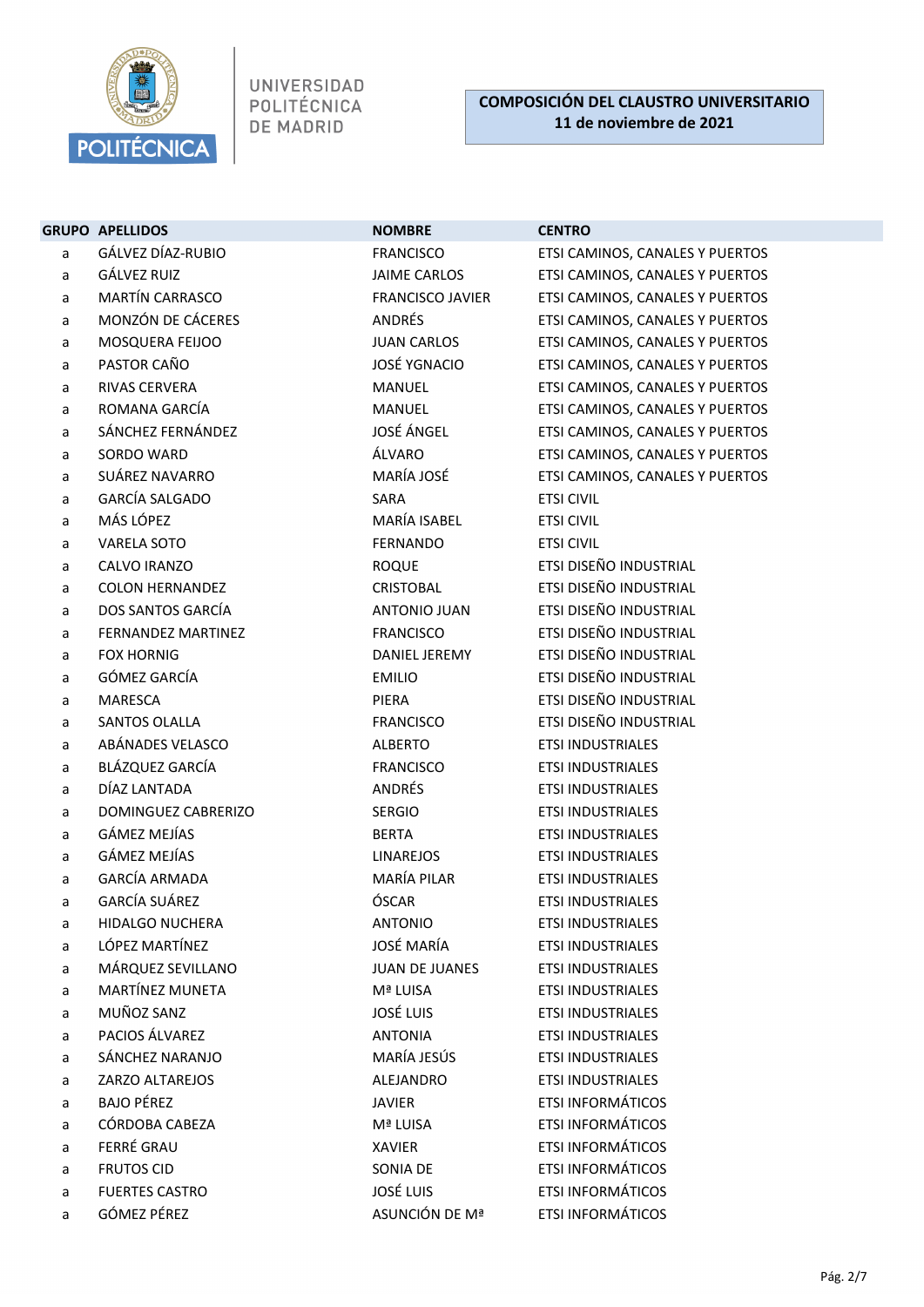

|   | <b>GRUPO APELLIDOS</b>    | <b>NOMBRE</b>           | <b>CENTRO</b>                             |
|---|---------------------------|-------------------------|-------------------------------------------|
| a | <b>IMBERT PAREDES</b>     | <b>RICARDO</b>          | <b>ETSI INFORMÁTICOS</b>                  |
| a | MAOJO GARCÍA              | <b>VÍCTOR MANUEL</b>    | <b>ETSI INFORMÁTICOS</b>                  |
| a | PEDRAZA DOMÍNGUEZ         | <b>JOSÉ LUIS</b>        | <b>ETSI INFORMÁTICOS</b>                  |
| a | <b>ROBLES FORCADA</b>     | <b>VÍCTOR</b>           | <b>ETSI INFORMÁTICOS</b>                  |
| a | SÁNCHEZ TORRUBIA          | M. GLORIA               | <b>ETSI INFORMÁTICOS</b>                  |
| a | SORIANO CAMINO            | <b>FRANCISCO JAVIER</b> | <b>ETSI INFORMÁTICOS</b>                  |
| a | <b>ALONSO MARTÍNEZ</b>    | JULIÁN                  | ETSI MINAS Y ENERGÍA                      |
| a | <b>ELORZA TENREIRO</b>    | <b>FCO. JAVIER</b>      | ETSI MINAS Y ENERGÍA                      |
| a | GARCÍA-BERROCAL SÁNCHEZ   | AGUSTÍN                 | ETSI MINAS Y ENERGÍA                      |
| a | <b>IGLESIAS MARTÍNEZ</b>  | <b>LUIS</b>             | ETSI MINAS Y ENERGÍA                      |
| a | PARRA Y ALFARO            | <b>JOSÉ LUIS</b>        | ETSI MINAS Y ENERGÍA                      |
| a | <b>RUIZ PEREA</b>         | <b>ANTONIO</b>          | ETSI MINAS Y ENERGÍA                      |
| a | RUIZ ROMÁN                | <b>JOSÉ MANUEL</b>      | ETSI MINAS Y ENERGÍA                      |
| a | <b>ESTEBAN HERRERO</b>    | <b>MIGUEL</b>           | ETSI MONTES, FORESTAL Y DEL MEDIO NATURAL |
| a | <b>GONZÁLEZ ADRADOS</b>   | JOSÉ RAMÓN              | ETSI MONTES, FORESTAL Y DEL MEDIO NATURAL |
| a | GONZÁLEZ GARCÍA           | CONCEPCIÓN              | ETSI MONTES, FORESTAL Y DEL MEDIO NATURAL |
| a | ÍÑIGUEZ GONZÁLEZ          | <b>GUILLERMO</b>        | ETSI MONTES, FORESTAL Y DEL MEDIO NATURAL |
| a | LÓPEZ ÁLVAREZ             | <b>JOSÉ VICENTE</b>     | ETSI MONTES, FORESTAL Y DEL MEDIO NATURAL |
| a | LÓPEZ DE HEREDIA LARREA   | <b>UNAI</b>             | ETSI MONTES, FORESTAL Y DEL MEDIO NATURAL |
| a | SOTO DE VIANA             | ÁLVARO                  | ETSI MONTES, FORESTAL Y DEL MEDIO NATURAL |
| a | GÓMEZ GOÑI                | JESÚS MARÍA             | <b>ETSI NAVALES</b>                       |
| a | ROBLEDO DE MIGUEL         | <b>FERNANDO</b>         | <b>ETSI NAVALES</b>                       |
| a | GONZÁLEZ CRESPO           | <b>AMADOR MIGUEL</b>    | ETSI SISTEMAS DE TELECOMUNICACIÓN         |
| a | MARTÍNEZ NÚÑEZ            | <b>MARGARITA</b>        | ETSI SISTEMAS DE TELECOMUNICACIÓN         |
| a | NÚÑEZ MENDOZA             | NEFTALÍ                 | ETSI SISTEMAS DE TELECOMUNICACIÓN         |
| a | PEDRERO GONZÁLEZ          | <b>ANTONIO</b>          | ETSI SISTEMAS DE TELECOMUNICACIÓN         |
| a | PESCADOR DEL OSO          | <b>FERNANDO</b>         | ETSI SISTEMAS DE TELECOMUNICACIÓN         |
| a | VÁZQUEZ LÓPEZ             | <b>MANUEL</b>           | ETSI SISTEMAS DE TELECOMUNICACIÓN         |
| a | DE MINGO LÓPEZ            | LUIS FERNANDO           | <b>ETSI SISTEMAS INFORMATICOS</b>         |
| a | ANGUERA DE SOJO HERNÁNDEZ | <b>AUREA</b>            | ETSI SISTEMAS INFORMÁTICOS                |
| a | DÍAZ MARTÍNEZ             | MIGUEL ÁNGEL            | ETSI SISTEMAS INFORMÁTICOS                |
| a | MARTÍNEZ BARBERO          | JESÚS                   | ETSI SISTEMAS INFORMÁTICOS                |
| a | YAGÜE PANADERO            | AGUSTÍN                 | ETSI SISTEMAS INFORMÁTICOS                |
| a | <b>ALONSO MONTES</b>      | <b>JOSÉ IGNACIO</b>     | ETSI TELECOMUNICACIÓN                     |
| a | ALVAREZ GARCÍA            | <b>FEDERICO</b>         | ETSI TELECOMUNICACIÓN                     |
| a | ANDINA DE LA FUENTE       | <b>DIEGO</b>            | ETSI TELECOMUNICACIÓN                     |
| a | <b>CABRERA QUESADA</b>    | JULIÁN                  | ETSI TELECOMUNICACIÓN                     |
| a | CALLE GÓMEZ               | <b>FERNANDO</b>         | ETSI TELECOMUNICACIÓN                     |
| a | CHAPARRO PELÁEZ           | JULIÁN                  | ETSI TELECOMUNICACIÓN                     |
| a | CÓRDOBA HERRALDE          | <b>RICARDO DE</b>       | ETSI TELECOMUNICACIÓN                     |
| a | <b>ESTEBAN MARZO</b>      | JAIME                   | ETSI TELECOMUNICACIÓN                     |
| a | <b>GARCÍA SANTOS</b>      | <b>NARCISO</b>          | ETSI TELECOMUNICACIÓN                     |
| a | GÓMEZ AGUILERA            | ENRIQUE J.              | ETSI TELECOMUNICACIÓN                     |
| a | <b>GUTIÉRREZ MARTÍN</b>   | ÁLVARO                  | ETSI TELECOMUNICACIÓN                     |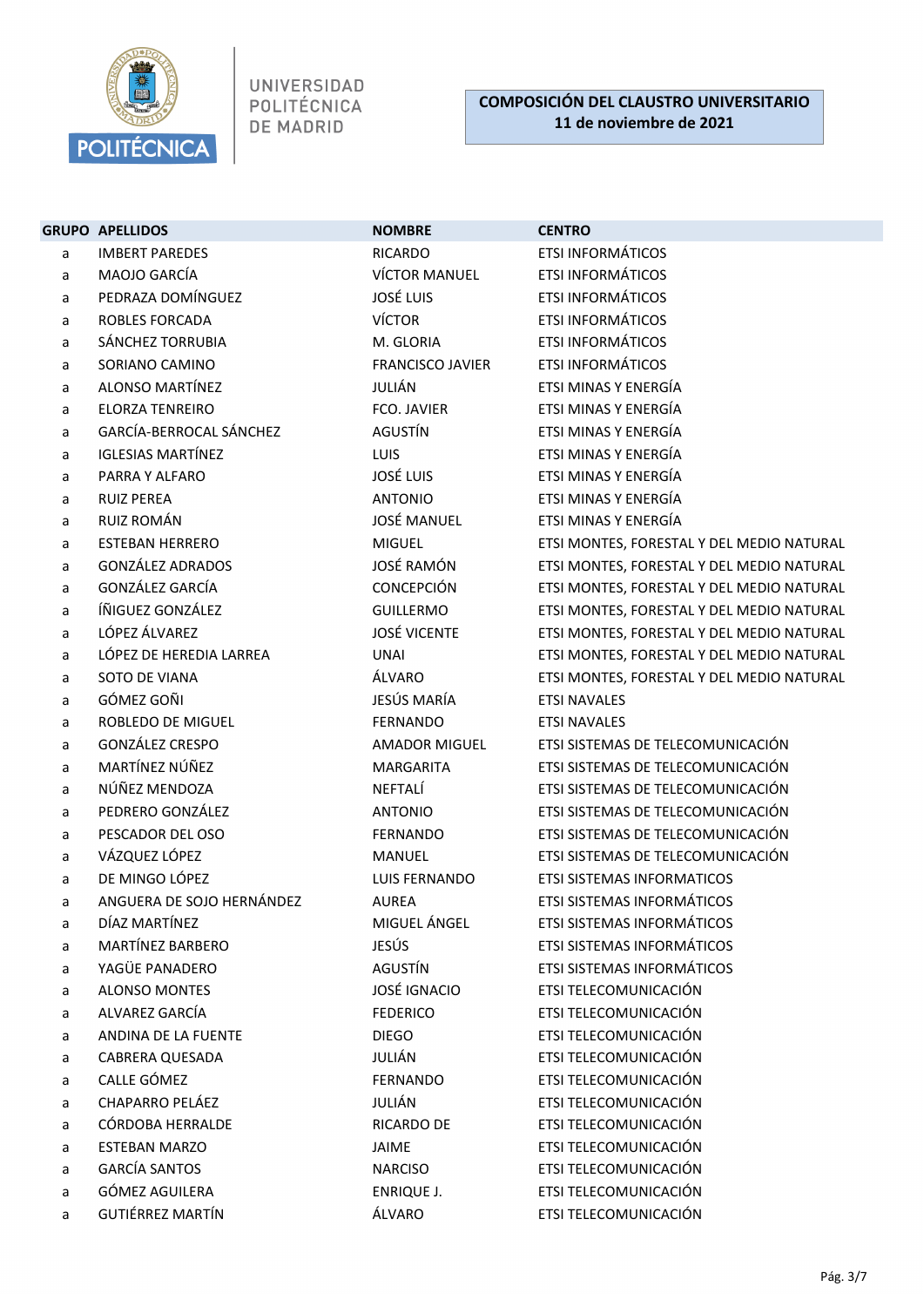

|                                  | <b>GRUPO APELLIDOS</b>          | <b>NOMBRE</b>                                  | <b>CENTRO</b>                                     |
|----------------------------------|---------------------------------|------------------------------------------------|---------------------------------------------------|
| a                                | JAUREGUIZAR NUÑEZ               | FERNANDO                                       | ETSI TELECOMUNICACIÓN                             |
| a                                | <b>JIMÉNEZ LEUBE</b>            | <b>FRANCISCO JAVIER</b>                        | ETSI TELECOMUNICACIÓN                             |
| a                                | LÓPEZ BARRIO                    | CARLOS A.                                      | ETSI TELECOMUNICACIÓN                             |
| a                                | MARTÍNEZ RODRÍGUEZ-OSORIO       | RAMÓN                                          | ETSI TELECOMUNICACIÓN                             |
| a                                | MONTERO MARTÍNEZ                | <b>JUAN MANUEL</b>                             | ETSI TELECOMUNICACIÓN                             |
| a                                | PARDO MUÑOZ                     | <b>JOSÉ MANUEL</b>                             | ETSI TELECOMUNICACIÓN                             |
| a                                | PÉREZ MARTÍNEZ                  | FÉLIX                                          | ETSI TELECOMUNICACIÓN                             |
| a                                | SÁNCHEZ ÁVILA                   | CARMEN                                         | ETSI TELECOMUNICACIÓN                             |
| a                                | SANTOS LLEÓ                     | ANDRÉS                                         | ETSI TELECOMUNICACIÓN                             |
| a                                | SIERRA CASTAÑER                 | MANUEL                                         | ETSI TELECOMUNICACIÓN                             |
| a                                | ARRANZ JUSTEL                   | <b>JOSE JUAN</b>                               | ETSI TOPOGRAFÍA, GEODESIA Y CARTOGRAFÍA           |
| a                                | <b>GARCÍA ARANDA</b>            | CÉSAR                                          | ETSI TOPOGRAFÍA, GEODESIA Y CARTOGRAFÍA           |
| a                                | MANSO CALLEJO                   | MIGUEL ÁNGEL                                   | ETSI TOPOGRAFÍA, GEODESIA Y CARTOGRAFÍA           |
| a                                | VELASCO GÓMEZ                   | JESÚS                                          | ETSI TOPOGRAFÍA, GEODESIA Y CARTOGRAFÍA           |
| a                                | <b>GÓMEZ ENCINAS</b>            | VICENTE F.                                     | FACULTAD CC. ACTIVIDAD FÍSICA Y DEL DEPORTE       |
| a                                | MEDIAVILLA SALDAÑA              | LÁZARO                                         | FACULTAD CC. ACTIVIDAD FÍSICA Y DEL DEPORTE       |
| a                                | REFOYO ROMÁN                    | <b>IGNACIO</b>                                 | FACULTAD CC. ACTIVIDAD FÍSICA Y DEL DEPORTE       |
| a                                | <b>FRUTOS VAQUERIZO</b>         | JOSÉ DE                                        | <b>GERENTE Y RESPONSABLE DE PDI</b>               |
| a                                | <b>CISNEROS PÉREZ</b>           | <b>GUILLERMO</b>                               | <b>RECTOR</b>                                     |
| a                                | <b>GONZÁLEZ AGUADO</b>          | MARÍA TERESA                                   | SECRETARIA GENERAL                                |
| b1                               | <b>GILARRANZ CASADO</b>         | CARLOS A.                                      | ETSI AGRONÓMICA, ALIMENTARIA Y DE BIOSISTEMAS     |
| b1                               | ENRÍQUEZ RODRÍGUEZ              | RAFAEL                                         | <b>ETSI CIVIL</b>                                 |
| b1                               | MOYA HERNÁN-GÓMEZ               | ÁNGEL EUGENIO                                  | <b>ETSI CIVIL</b>                                 |
| b1                               | DORADO MARTÍN                   | GABRIEL                                        | ETSI MONTES, FORESTAL Y DEL MEDIO NATURAL         |
| b2                               | AZNAR LÓPEZ                     | <b>ANTONIO</b>                                 | <b>ETS ARQUITECTURA</b>                           |
| b <sub>2</sub>                   | <b>CORDERO AMPUERO</b>          | ÁNGEL                                          | ETS ARQUITECTURA                                  |
| b2                               | DONAIRE GARCÍA DE MORA          | JESÚS                                          | ETS ARQUITECTURA                                  |
| b2                               | MUÑOZ MARTIN                    | <b>MARTA</b>                                   | <b>ETS ARQUITECTURA</b>                           |
| b <sub>2</sub>                   | NAVARRO MARTÍNEZ                | <b>HÉCTOR</b>                                  | <b>ETS ARQUITECTURA</b>                           |
| b2                               | LÓPEZ ZALDÍVAR                  | ÓSCAR                                          | ETS EDIFICACIÓN                                   |
| b <sub>2</sub>                   | LOZANO DÍEZ                     | RAFAEL VICENTE                                 | ETS EDIFICACIÓN                                   |
| b <sub>2</sub>                   | MARTÍNEZ PÉREZ                  | <b>INMACULADA</b>                              | ETS EDIFICACIÓN                                   |
| b <sub>2</sub>                   | PÉREZ GONZÁLEZ<br>ÁVILA SÁNCHEZ | RAFAEL                                         | ETS EDIFICACIÓN<br>ETSI AERONÁUTICA Y DEL ESPACIO |
| b <sub>2</sub>                   | CHIMENO MANGUÁN                 | SERGIO                                         | ETSI AERONÁUTICA Y DEL ESPACIO                    |
| b <sub>2</sub>                   | PÉREZ CASTÁN                    | <b>MARCOS</b>                                  | ETSI AERONÁUTICA Y DEL ESPACIO                    |
| b <sub>2</sub><br>b <sub>2</sub> | <b>TARIFA CRESPO</b>            | <b>JAVIER ALBERTO</b><br><b>MANUEL AGUSTÍN</b> | ETSI AERONÁUTICA Y DEL ESPACIO                    |
| b <sub>2</sub>                   | ÁLVAREZ SÁNCHEZ                 | JOSÉ                                           | ETSI AGRONOMICA, ALIMENTARIA Y DE BIOSISTEMAS     |
| b <sub>2</sub>                   | <b>GIMÉNEZ CAMINERO</b>         | Mª ESTELA                                      | ETSI AGRONÓMICA, ALIMENTARIA Y DE BIOSISTEMAS     |
| b2                               | SANTILLÁN SÁNCHEZ               | <b>DAVID</b>                                   | ETSI CAMINOS, CANALES Y PUERTOS                   |
| b2                               | <b>TEJADO GARRIDO</b>           | ELENA Mª                                       | ETSI CAMINOS, CANALES Y PUERTOS                   |
| b <sub>2</sub>                   | ALAMEDA VILLAMAYOR              | <b>JUAN MANUEL</b>                             | <b>ETSI CIVIL</b>                                 |
| b <sub>2</sub>                   | RAMÍREZ MASFERRER               | JAVIER ÁNGEL                                   | <b>ETSI CIVIL</b>                                 |
| b <sub>2</sub>                   | SÁNCHEZ LAVÍN                   | JOSÉ RAMÓN                                     | <b>ETSI CIVIL</b>                                 |
|                                  |                                 |                                                |                                                   |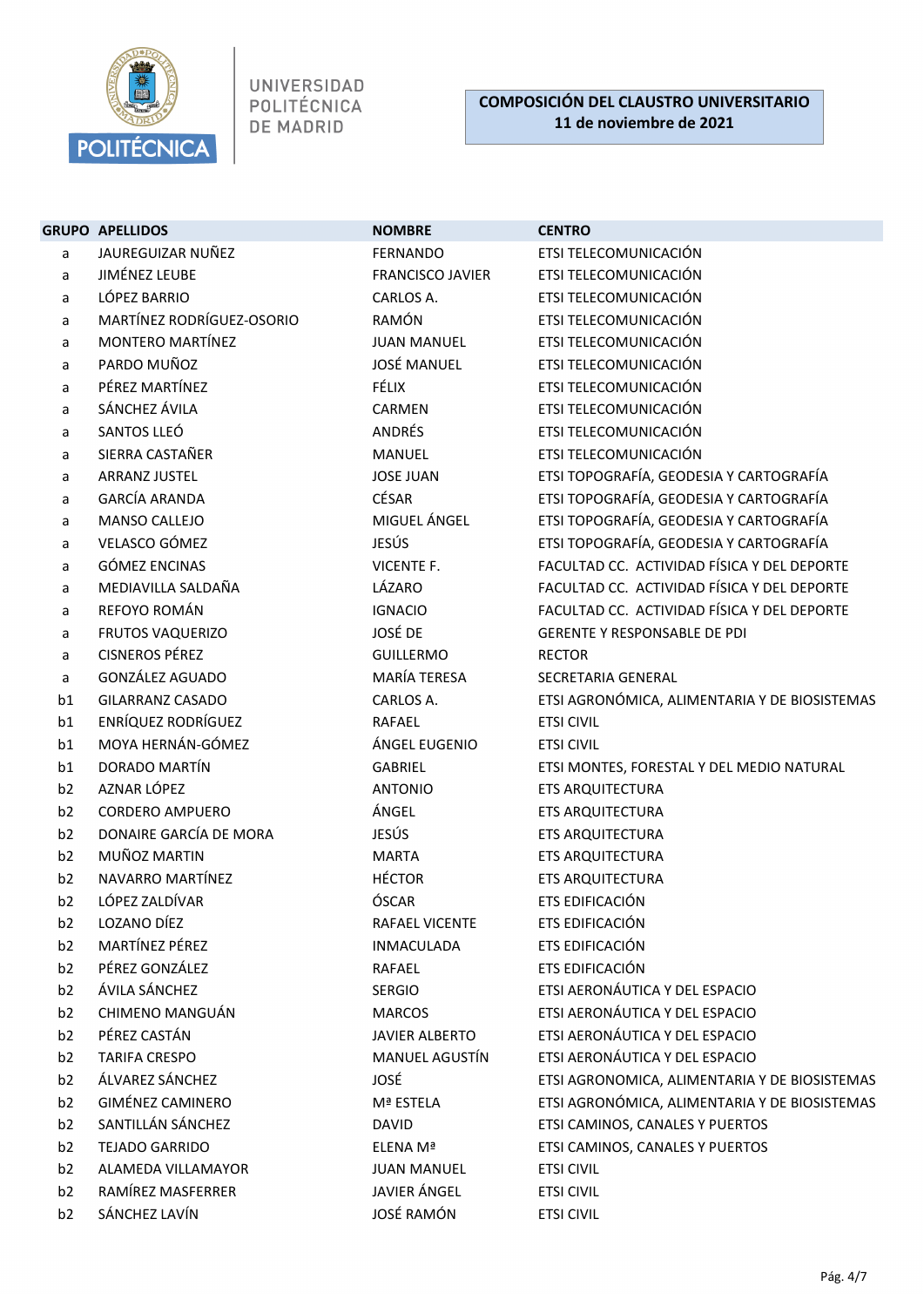

|                | <b>GRUPO APELLIDOS</b>     | <b>NOMBRE</b>           | <b>CENTRO</b>                                 |
|----------------|----------------------------|-------------------------|-----------------------------------------------|
| b2             | SOBRINO VÁZQUEZ            | <b>NATALIA</b>          | <b>ETSI CIVIL</b>                             |
| b2             | CAJA GARCÍA                | JESÚS                   | ETSI DISEÑO INDUSTRIAL                        |
| b <sub>2</sub> | D'AMATO                    | <b>ROBERTO</b>          | ETSI DISEÑO INDUSTRIAL                        |
| b2             | PALACIOS GARCÍA            | <b>TERESA</b>           | ETSI DISEÑO INDUSTRIAL                        |
| b2             | ABBAS CÁMARA               | <b>RUBÉN</b>            | <b>ETSI INDUSTRIALES</b>                      |
| b <sub>2</sub> | FERNÁNDEZ-CREHUET SANTOS   | <b>JOSÉ MARÍA</b>       | <b>ETSI INDUSTRIALES</b>                      |
| b <sub>2</sub> | GÓMEZ FRÍAS                | VÍCTOR                  | <b>ETSI INDUSTRIALES</b>                      |
| b <sub>2</sub> | RODRÍGUEZ RIVERO           | <b>ROCÍO</b>            | ETSI INDUSTRIALES                             |
| b2             | <b>MARTÍN SÁNCHEZ</b>      | DOMINGO ALFONSO         | ETSI MINAS Y ENERGÍA                          |
| b <sub>2</sub> | SÁNCHEZ FERNÁNDEZ          | <b>MIGUEL</b>           | ETSI MINAS Y ENERGÍA                          |
| b2             | <b>MARTÍN RAMOS</b>        | BELÉN                   | ETSI MONTES, FORESTAL Y DEL MEDIO NATURAL     |
| b <sub>2</sub> | GÓMEZ BLAS                 | <b>NURIA</b>            | ETSI SISTEMAS INFORMATICOS                    |
| b <sub>2</sub> | <b>ACQUILA NATALE</b>      | <b>EMILIANO</b>         | ETSI TELECOMUNICACIÓN                         |
| b2             | <b>BLANCO MURILLO</b>      | <b>JOSÉ LUIS</b>        | ETSI TELECOMUNICACIÓN                         |
| b2             | LARRAGA GARCÍA             | <b>BLANCA</b>           | ETSI TELECOMUNICACIÓN                         |
| b2             | LÓPEZ-CUERVO MEDINA        | SERAFÍN                 | ETSI TOPOGRAFÍA, GEODESIA Y CARTOGRAFÍA       |
| b <sub>2</sub> | <b>CUPEIRO COTO</b>        | <b>ROCÍO</b>            | FACULTAD CC. ACTIVIDAD FÍSICA Y DEL DEPORTE   |
| b <sub>2</sub> | ROJO TIRADO                | MIGUEL ÁNGEL            | FACULTAD CC. ACTIVIDAD FÍSICA Y DEL DEPORTE   |
| c              | <b>BONILLA FREIRE</b>      | <b>JOSELYN</b>          | <b>ETS ARQUITECTURA</b>                       |
| С              | <b>DEGEANU CARRASCO</b>    | <b>SERGIO</b>           | <b>ETS ARQUITECTURA</b>                       |
| c              | GÓMEZ LOAIZA               | <b>JUAN PABLO</b>       | <b>ETS ARQUITECTURA</b>                       |
| c              | <b>GUERRERO GARCÍA</b>     | <b>ANA PILAR</b>        | ETS ARQUITECTURA                              |
| С              | MARTÍN DE LAS CASAS        | PABLO                   | <b>ETS ARQUITECTURA</b>                       |
| c              | <b>MORENO SERRANO</b>      | CARLOTA                 | <b>ETS ARQUITECTURA</b>                       |
| С              | ROMERO DEL ÁLAMO           | <b>AITANA</b>           | <b>ETS ARQUITECTURA</b>                       |
| c              | <b>CHACÓN CÁCERES</b>      | EDGAR                   | ETS EDIFICACIÓN                               |
| С              | DÍAZ MUÑOZ                 | <b>RAFAEL</b>           | ETS EDIFICACIÓN                               |
| С              | <b>GAROZ CABAÑAS</b>       | <b>JULIO</b>            | ETS EDIFICACIÓN                               |
| C              | DE ÁVILA CABRAL            | <b>SERGIO</b>           | ETSI AERONÁUTICA Y DEL ESPACIO                |
| C              | DOMÍNGUEZ GÓMEZ            | SANDRA                  | ETSI AERONÁUTICA Y DEL ESPACIO                |
| с              | <b>GUDE GARCÍA</b>         | ÁLVARO                  | ETSI AERONÁUTICA Y DEL ESPACIO                |
| с              | <b>HALIP</b>               | <b>DAN ILIE</b>         | ETSI AERONÁUTICA Y DEL ESPACIO                |
| с              | SARAVIA LIZONDE            | SARA                    | ETSI AERONÁUTICA Y DEL ESPACIO                |
| с              | SESÉ ENRÍQUEZ DE SALAMANCA | <b>JESÚS</b>            | ETSI AERONÁUTICA Y DEL ESPACIO                |
| С              | SORIA PEIRANO              | <b>LUANA LOURDES</b>    | ETSI AERONÁUTICA Y DEL ESPACIO                |
| с              | ALEXANDRU                  | <b>DENISA</b>           | ETSI AGRONÓMICA, ALIMENTARIA Y DE BIOSISTEMAS |
| c              | <b>GUTIÉRREZ CASTANEDO</b> | ÁLVARO                  | ETSI AGRONÓMICA, ALIMENTARIA Y DE BIOSISTEMAS |
| С              | MARTÍN VILLADÓNIGA         | <b>KATIA</b>            | ETSI AGRONÓMICA, ALIMENTARIA Y DE BIOSISTEMAS |
| с              | <b>TORRES GARCÍA</b>       | ERIC                    | ETSI AGRONÓMICA, ALIMENTARIA Y DE BIOSISTEMAS |
| С              | <b>BILBAO MARTÍNEZ</b>     | <b>FRANCISCO JAVIER</b> | ETSI CAMINOS, CANALES Y PUERTOS               |
| C              | CEREZALES GARCÍA           | CARLOS                  | ETSI CAMINOS, CANALES Y PUERTOS               |
| c              | LEGUIZAMÓN SALAMANCA       | <b>IKER</b>             | ETSI CAMINOS, CANALES Y PUERTOS               |
| с              | <b>VIVES MORA</b>          | <b>CELIA</b>            | ETSI CAMINOS, CANALES Y PUERTOS               |
| с              | <b>FANDIÑO RISCO</b>       | LUZ BEGOÑA              | <b>ETSI CIVIL</b>                             |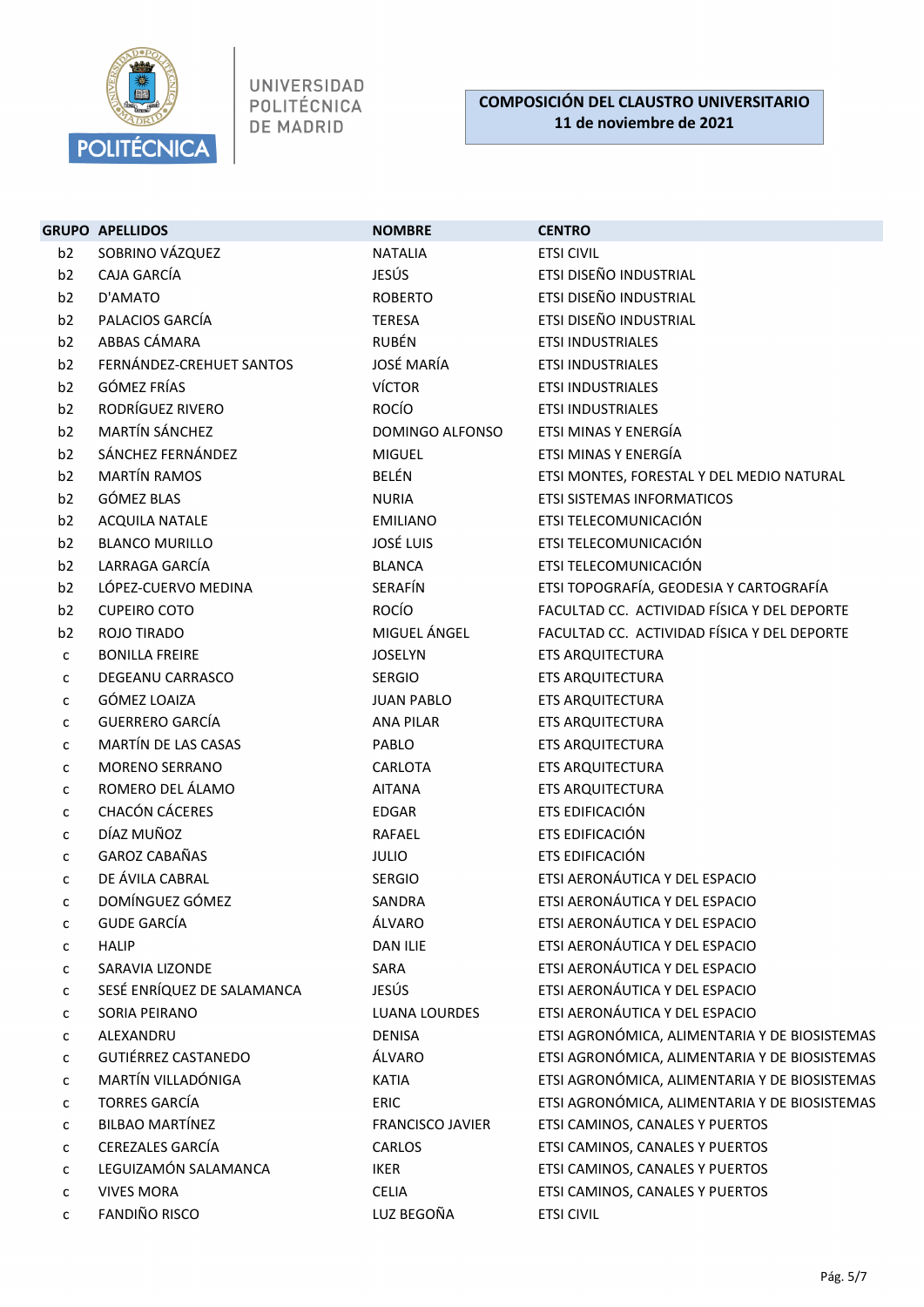

|    | <b>GRUPO APELLIDOS</b>  | <b>NOMBRE</b>       | <b>CENTRO</b>                                 |
|----|-------------------------|---------------------|-----------------------------------------------|
| c  | ÁLVAREZ MANZANEDO       | <b>DIEGO</b>        | <b>ETSI INDUSTRIALES</b>                      |
| с  | <b>CHEN</b>             | <b>NUO</b>          | <b>ETSI INDUSTRIALES</b>                      |
| C  | FERNÁNDEZ GARRAPIZ      | <b>DANIEL</b>       | <b>ETSI INDUSTRIALES</b>                      |
| c  | MONTALVO MÍNGUEZ        | <b>BEATRIZ</b>      | <b>ETSI INDUSTRIALES</b>                      |
| C  | RIVERA PÉREZ            | <b>SERGIO</b>       | <b>ETSI INDUSTRIALES</b>                      |
| с  | ROGERO PEÑUELAS         | <b>PATRICIA</b>     | <b>ETSI INDUSTRIALES</b>                      |
| C  | SÁNCHEZ GRANDA          | PEDRO               | <b>ETSI INDUSTRIALES</b>                      |
| c  | <b>VILLAVERDE GIL</b>   | OLALLA              | <b>ETSI INDUSTRIALES</b>                      |
| c  | <b>ASTUDILLO AGUIAR</b> | <b>ALEJANDRO</b>    | <b>ETSI INFORMÁTICOS</b>                      |
| c  | FERNÁNDEZ ÁLVAREZ       | <b>FERNANDO</b>     | <b>ETSI INFORMÁTICOS</b>                      |
| c  | LÓPEZ PORCHERON         | KÉVIN ALBERTO       | <b>ETSI INFORMÁTICOS</b>                      |
| C  | RODRIGO PATIÑO          | SANTIAGO            | <b>ETSI INFORMÁTICOS</b>                      |
| С  | SÁNCHEZ ANGULO          | LUIS CARLOS         | <b>ETSI INFORMÁTICOS</b>                      |
| с  | <b>ALONSO MORÁN</b>     | <b>NOELIA</b>       | ETSI MINAS Y ENERGÍA                          |
| c  | <b>MORALES REYES</b>    | <b>JORGE</b>        | ETSI MINAS Y ENERGÍA                          |
| c  | <b>MORÁN ARRANZ</b>     | MARÍA MACARENA      | ETSI MINAS Y ENERGÍA                          |
| c  | <b>NEIRA SORIA</b>      | MARÍA DE GUADALUPE  | ETSI MONTES, FORESTAL Y DEL MEDIO NATURAL     |
| C  | SÁNCHEZ MUÑOZ           | <b>FERNANDO</b>     | ETSI MONTES, FORESTAL Y DEL MEDIO NATURAL     |
| с  | HURTADO GONZÁLEZ        | <b>ELENA</b>        | ETSI SISTEMAS DE TELECOMUNICACIÓN             |
| с  | KOENIG GONZÁLEZ         | <b>ERIC</b>         | ETSI SISTEMAS DE TELECOMUNICACIÓN             |
| c  | <b>MORENO MORERA</b>    | LUIS CARLOS         | ETSI SISTEMAS DE TELECOMUNICACIÓN             |
| C  | <b>NAVAS RICO</b>       | <b>CRISTINA</b>     | ETSI SISTEMAS DE TELECOMUNICACIÓN             |
| С  | ALONSO LÓPEZ            | ALEJANDRO           | ETSI SISTEMAS INFORMÁTICOS                    |
| с  | PASTOR RODRÍGUEZ        | CARLOS              | ETSI SISTEMAS INFORMÁTICOS                    |
| c  | PELADO SÁNCHEZ          | LAURA               | ETSI SISTEMAS INFORMÁTICOS                    |
| c  | VELASCO RÚA             | <b>ROCÍO</b>        | ETSI SISTEMAS INFORMÁTICOS                    |
| C  | <b>BARBERO GARCÍA</b>   | <b>DAVID</b>        | ETSI TELECOMUNICACIÓN                         |
| C  | CABALLERO ECHEVERRÍA    | ALBA                | ETSI TELECOMUNICACIÓN                         |
| с  | DEL RÍO CARAZO          | <b>MARIO</b>        | ETSI TELECOMUNICACIÓN                         |
| с  | FERNÁNDEZ LÓPEZ         | PABLO               | ETSI TELECOMUNICACIÓN                         |
| с  | <b>GARCÍA SUÁREZ</b>    | <b>ANA ELENA</b>    | ETSI TELECOMUNICACIÓN                         |
| C  | SÁNCHEZ GARCÍA          | <b>DANIEL</b>       | ETSI TELECOMUNICACIÓN                         |
| C  | OROSA SÁNCHEZ           | <b>MARIO</b>        | ETSI TOPOGRAFÍA, GEODESIA Y CARTOGRAFÍA       |
| d1 | RODRÍGUEZ ALTED         | SALVADOR            | ETSI AERONÁUTICA Y DEL ESPACIO                |
| d1 | <b>ARJONA REINA</b>     | LAURA               | ETSI AGRONÓMICA, ALIMENTARIA Y DE BIOSISTEMAS |
| d1 | <b>RAHONA SAURE</b>     | ERIK                | ETSI CAMINOS, CANALES Y PUERTOS               |
| d1 | <b>AGUILAR ROMERO</b>   | Mª CARMEN           | <b>ETSI INDUSTRIALES</b>                      |
| d1 | <b>MARTÍN MARTÍN</b>    | <b>GLORIA</b>       | ETSI TELECOMUNICACIÓN                         |
| d1 | <b>REYES TRUJILLO</b>   | <b>JOSÉ OLIVER</b>  | ETSI TELECOMUNICACIÓN                         |
| d1 | YBORRA FLORES           | DANIEL              | ETSI TOPOGRAFÍA, GEODESIA Y CARTOGRAFÍA       |
| d1 | <b>GARCÍA CUBILLO</b>   | <b>ANDRÉS</b>       | FACULTAD CC. ACTIVIDAD FÍSICA Y DEL DEPORTE   |
| d1 | ALONSO GONZÁLEZ         | MARÍA JOSEFA        | <b>RECTORADO</b>                              |
| d1 | GARCÍA-MAROTO OLMOS     | PALOMA              | <b>RECTORADO</b>                              |
| d1 | GONZÁLEZ CASTILLO       | <b>JOSÉ ANTONIO</b> | <b>RECTORADO</b>                              |